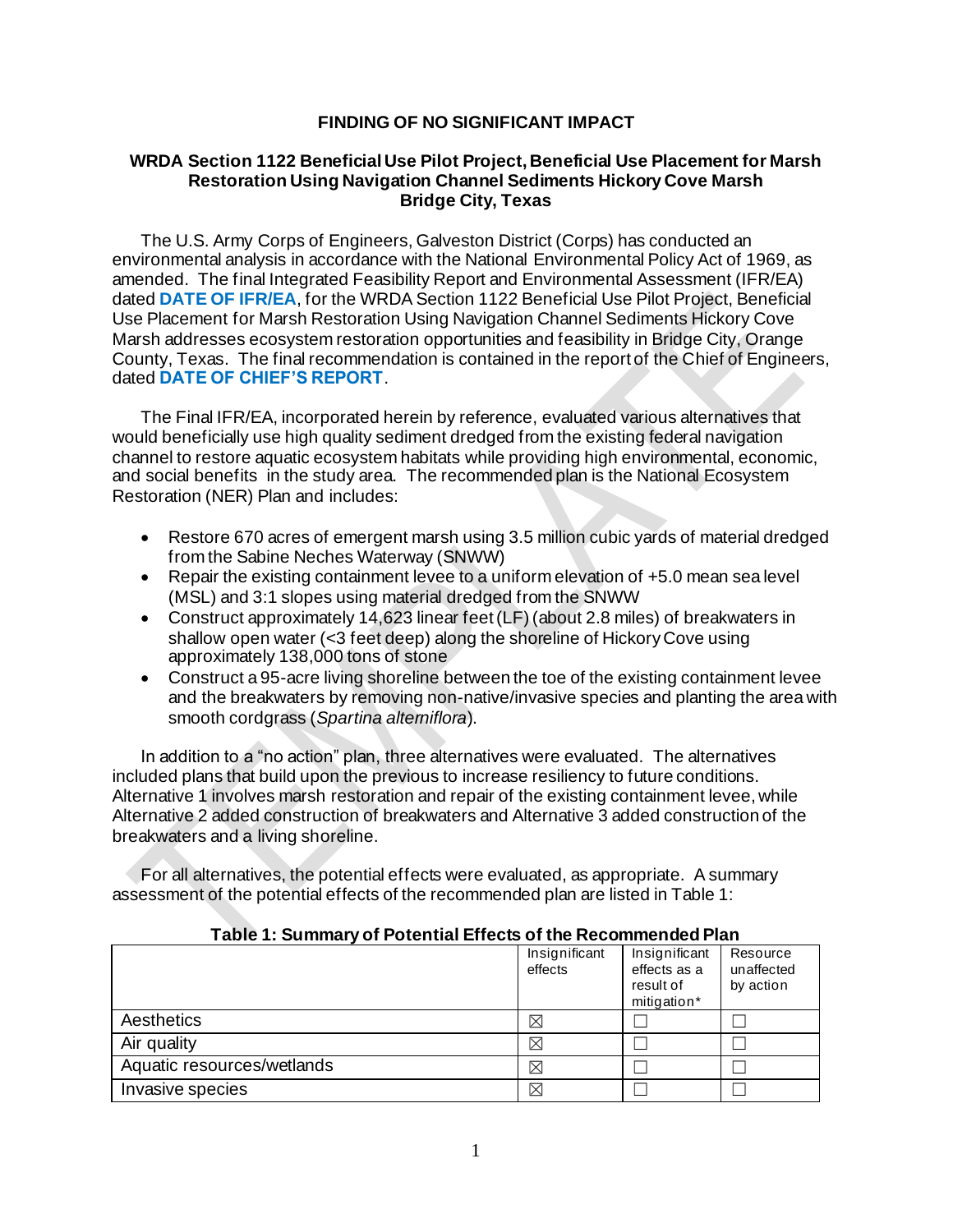|                                                | Insignificant<br>effects | Insignificant<br>effects as a<br>result of<br>mitigation* | Resource<br>unaffected<br>by action |
|------------------------------------------------|--------------------------|-----------------------------------------------------------|-------------------------------------|
| Fish and wildlife habitat                      | ⊠                        |                                                           |                                     |
| Threatened/Endangered species/critical habitat | $\boxtimes$              |                                                           |                                     |
| <b>Historic properties</b>                     | ⊠                        |                                                           |                                     |
| Other cultural resources                       | ⊠                        |                                                           |                                     |
| Floodplains                                    | ⊠                        |                                                           |                                     |
| Hazardous, toxic & radioactive waste           |                          |                                                           | ⊠                                   |
| Hydrology                                      | ⊠                        |                                                           |                                     |
| Land use                                       | ⊠                        |                                                           |                                     |
| Navigation                                     | ⊠                        |                                                           | Π                                   |
| Noise levels                                   | $\boxtimes$              |                                                           |                                     |
| Public infrastructure                          |                          |                                                           | $\boxtimes$                         |
| Socio-economics                                | ⊠                        |                                                           |                                     |
| Environmental justice                          | ⊠                        |                                                           |                                     |
| <b>Soils</b>                                   | ⊠                        |                                                           |                                     |
| <b>Tribal trust resources</b>                  |                          |                                                           | ⊠                                   |
| Water quality                                  | ⊠                        |                                                           |                                     |
| Climate change                                 | $\boxtimes$              |                                                           |                                     |

All practicable and appropriate means to avoid or minimize adverse environmental effects were analyzed and incorporated into the recommended plan. Best management practices (BMPs) as detailed in the IFR/EA will be implemented, if appropriate, to minimize impacts. BMPs and conservation measures included in the project design are seasonal timing restrictions, biological monitors with stop-work authority, utilizing existing access roads and channels to the greatest extent practicable, employing construction BMPs, siting pumps and pipes in areas that would have the least disturbance on the overall system, and utilizing the smallest construction footprint possible. The project is intended to restore the natural form and function of the coastal system; therefore, all long-term impacts are expected to be beneficial to the overall ecosystem and increase resiliency and sustainability.

No compensatory mitigation is required as part of the recommended plan.

Public review of the draft IFR/EA and FONSI was completed on 24 December 2021. All comments submitted during the public review period were responded to in the Final IFR/EA and FONSI.

Pursuant to section 7 of the Endangered Species Act of 1973, as amended, the U.S. Army Corps of Engineers determined that the recommended plan may affect but is not likely to adversely affect the following federally listed species or their designated critical habitat: eastern black rail (*Laterallus jamaicensis jamaicensis*), whooping crane (*Grus americana*) and West Indian manatee (*Trichechus manatus*). The U.S. Fish and Wildlife Service (FWS) concurred with the Corps' determination on **DATE OF CONCURRENCE LETTER**

Pursuant to section 106 of the National Historic Preservation Act of 1966, as amended, the U.S. Army Corps of Engineers determined that historic properties may be adversely affected by